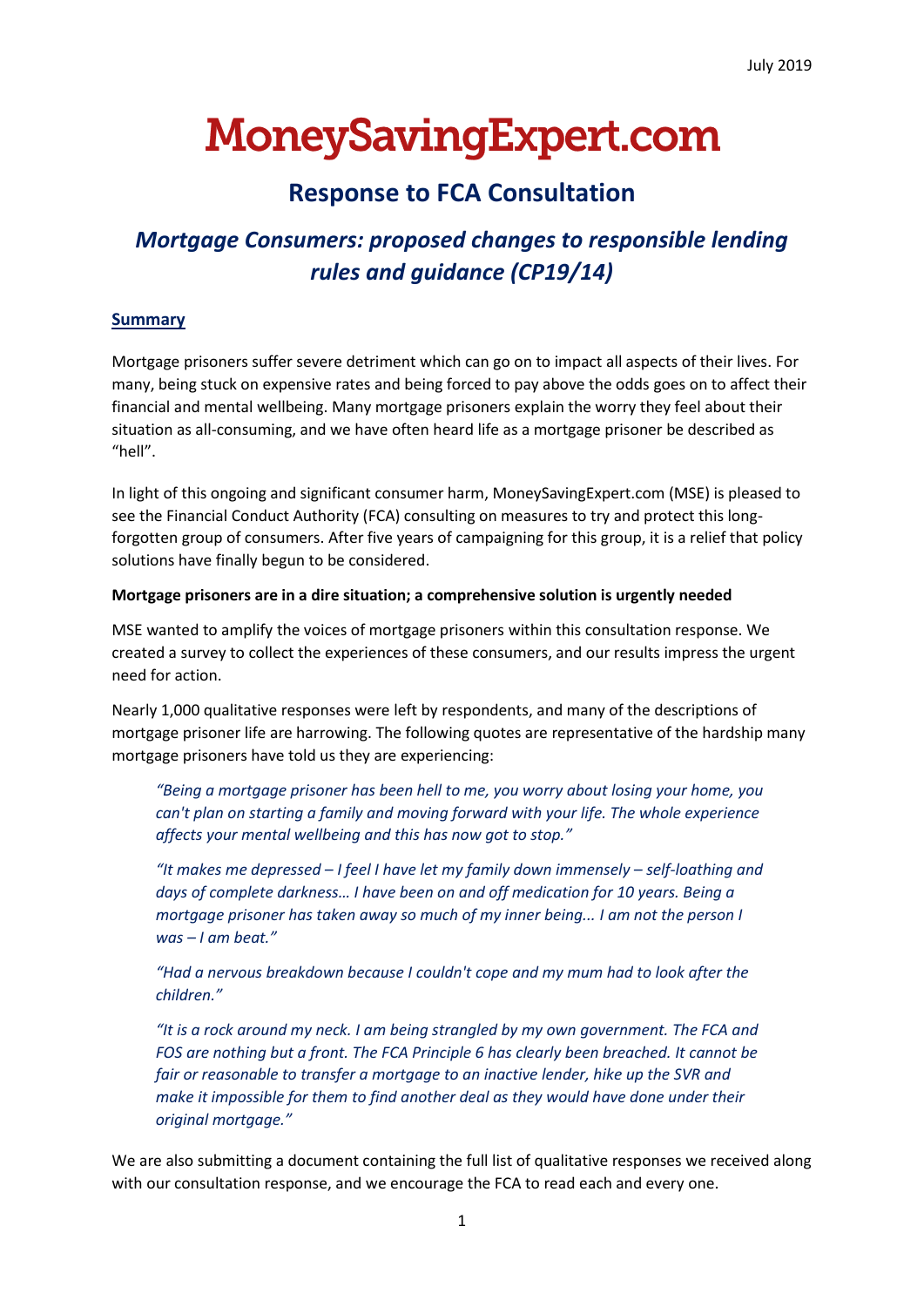## **The FCA's proposals are welcome, but only a small part of the needed solution**

While it is reassuring that some mortgage prisoners will be freed by the FCA's solution, the most important thing to note is that what this consultation proposes *is not a solution in the main.* 

This solution will favour a narrow band of mortgage prisoners – those who are the least 'risky' to the lender. These are consumers who are meeting payments and not borrowing more, have equity in their properties and, often, who have repayment mortgages.

The FCA's proposed solution is an important step, and it is great that consumers who meet these criteria will be helped. Yet many – indeed, possibly the vast majority of mortgage prisoners – will be left without any hope.

#### **The communication strategy can, and must, be improved**

The proposed solution must be optimised where it can be, to ensure that as many of the mortgage prisoners who it can help are aware of it and thus are able to access it.

The proposed communication strategy outlined in the consultation document is insufficient and will not be effective. It can, and must, be significantly improved.

Particular areas of concern are that:

- there is no mechanism to ensure that the communications will be written in a way that motivates consumers to act;
- messaging and explanation being sent by the lender alone risks the information being ignored or being mistaken for a scam; and
- lenders will have power over which customers they write to about the FCA's solution.

MoneySavingExpert.com has extensive experience in writing to consumers about difficult financial topics in a nuanced, succinct and engaging way, and would be happy to contribute to an improved communications strategy.

#### **Who won't be helped**

The remaining mortgage prisoners are less commercially attractive, but it is the very characteristics which makes them so which also puts them at greatest risk of defaulting, and in the extreme, of repossession. We understand why provision is not made for these consumers in the consultation's proposal; the FCA cannot force a lender to take on customers.

Yet the FCA's own estimates show that as little as 2,000 mortgage prisoners may be freed by the remedy it proposes in this consultation – a mere fraction of the 150,000 mortgage prisoners it estimates there are in the UK. Therefore, this solution cannot be the final policy response to the mortgage prisoner problem.

# **Information about mortgage prisoners is simply not seen by the regulator, which hinders its creation of an effective solution**

Finding a comprehensive solution to the mortgage prisoner problem is held back by the fact that so little is known about mortgage prisoners themselves.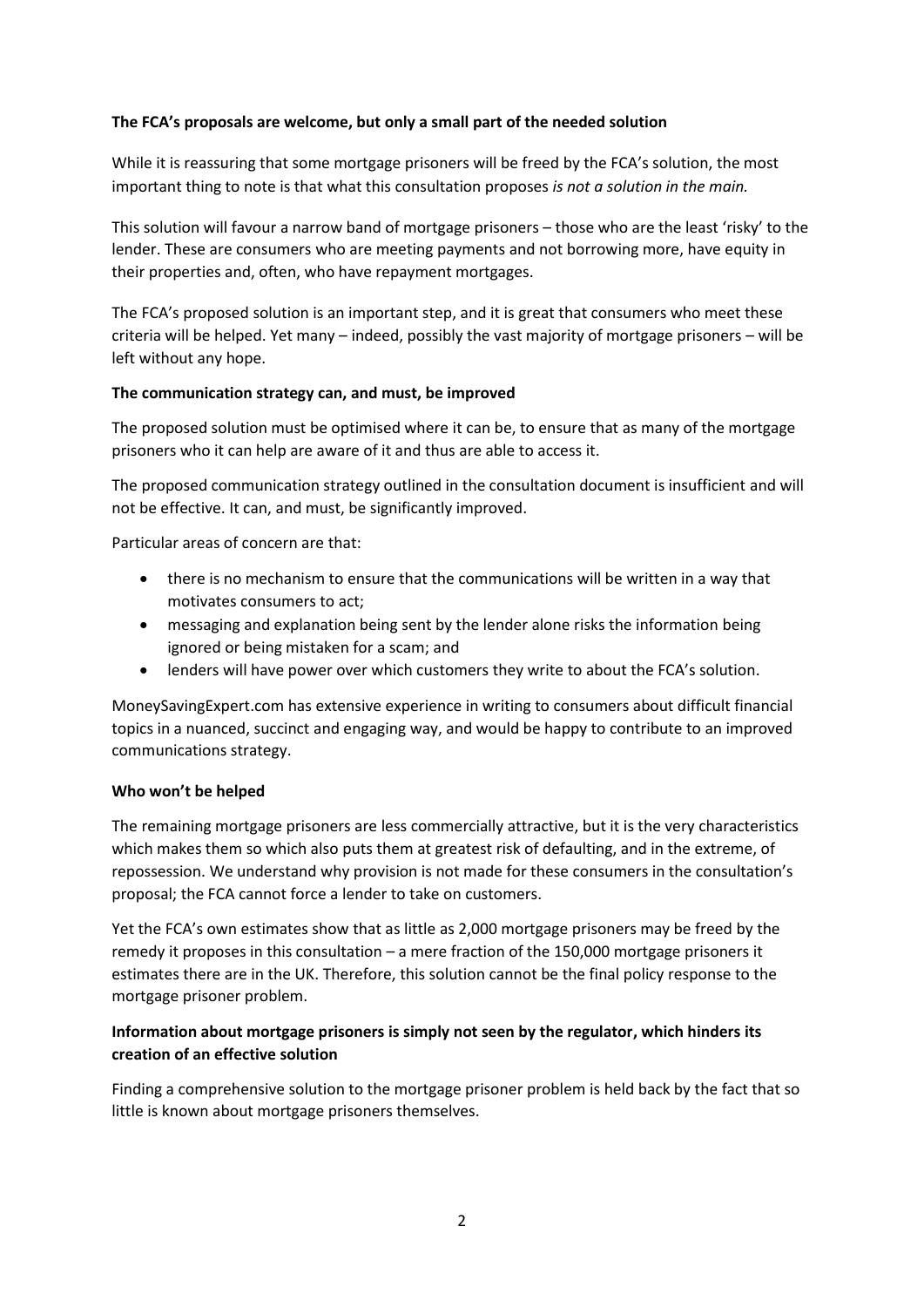We acknowledge that the FCA has played a significant role by providing the first estimate of the number of mortgage prisoners, in its 2018 Mortgages Market Study interim report, following research that MSE suggested to it and helped to facilitate.<sup>1</sup>

But more needs to be known. Due to current mortgage reporting rules, the FCA has only been able to make a best guess at how many mortgage prisoners there are and their financial characteristics<sup>2</sup>. It is not able to describe who exactly may be trapped in an expensive SVR and the impact this has had on their lives.

# **Our ground-breaking survey of mortgage prisoners sheds light on their characteristics**

To better understand the reality of how many mortgage prisoners may or may not be helped by the FCA's proposal, MSE carried out the first large scale survey of mortgage prisoners, to actually illuminate their experiences and financial circumstances.

The results of our survey supported the hypotheses of the FCA around mortgage prisoners:

- Most mortgage prisoners are with an inactive lender (58% of 270 respondents, of which 39% said they had a mortgage with Landmark, Northern Rock/NRAM or Whistletree).
- Most had taken their mortgage out before 2008 (77% of 206 respondents).
- Many seemed to be financially vulnerable in some way (for example, 66% of 214 respondents said that they had experienced significant circumstance changes, other than change in income, since taking out their mortgage).

A summary of the quantitative results from the survey can be found from p. 11 of this document.

# **HM Treasury has a responsibility to act to help those left behind**

**.** 

The real solution for the 10,000s left behind by this proposal cannot be to simply switch lender, because lenders would still be unlikely to take them on, no matter how many FCA rules they can disapply.

We commend the FCA for its efforts in trying to solve the mortgage prisoner problem. However, a full solution for these consumers must lie with Government, as it would likely require stronger intervention than what the FCA is capable of.

For example, one such intervention to explore is applying regulated rates on the loans of these vulnerable consumers.

The Government has a duty to urgently act, and take on the cost of fixing this situation – it was responsible for selling consumers' loans to unregulated entities in the first place, thus trapping the vast majority of mortgage prisoners.

<sup>1</sup> For more information, see Financial Conduct Authority*, Mortgages Market Study (interim report)*, May 2018, [https://www.fca.org.uk/publication/market-studies/ms16-2-2-interim-report.pdf,](https://www.fca.org.uk/publication/market-studies/ms16-2-2-interim-report.pdf) p.55.

<sup>2</sup> We hope that the FCA's consultation *CP18:41: changes to mortgage reporting requirements* (2018) will help address this issue. However, this is yet to be seen as the new mortgage reporting rules are not yet published and will not be enforced until a year after their publication. See the full consultation document here, [https://www.fca.org.uk/publication/consultation/cp18-41.pdf.](https://www.fca.org.uk/publication/consultation/cp18-41.pdf)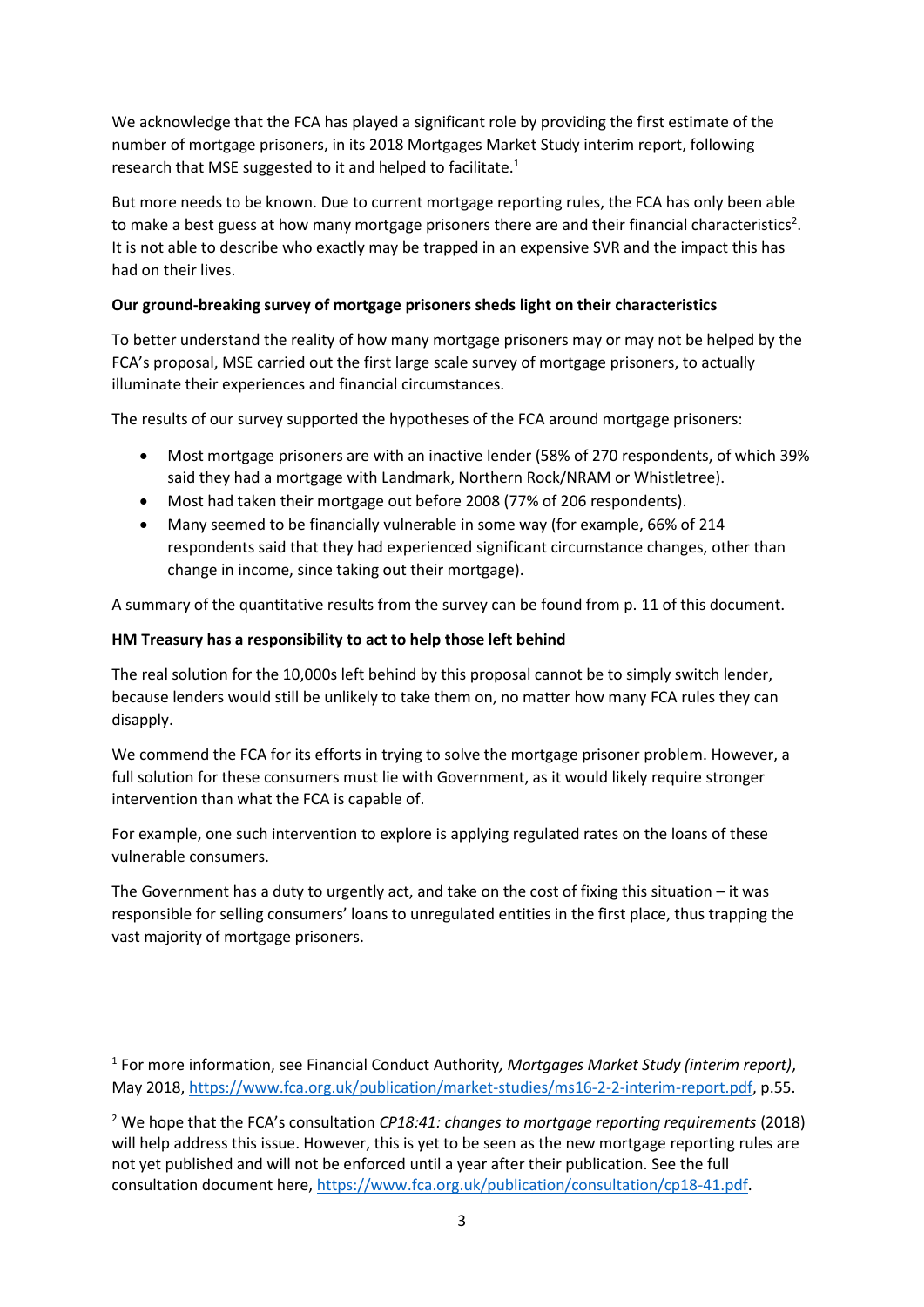# **The problem must not be exacerbated by the actions of HM Treasury**

Immediately, the Government must commit to never sell another mortgage to an inactive or unregulated firm. Continuing to sell these loans to such investment firms wilfully ignores the dreadful plight of the people affected.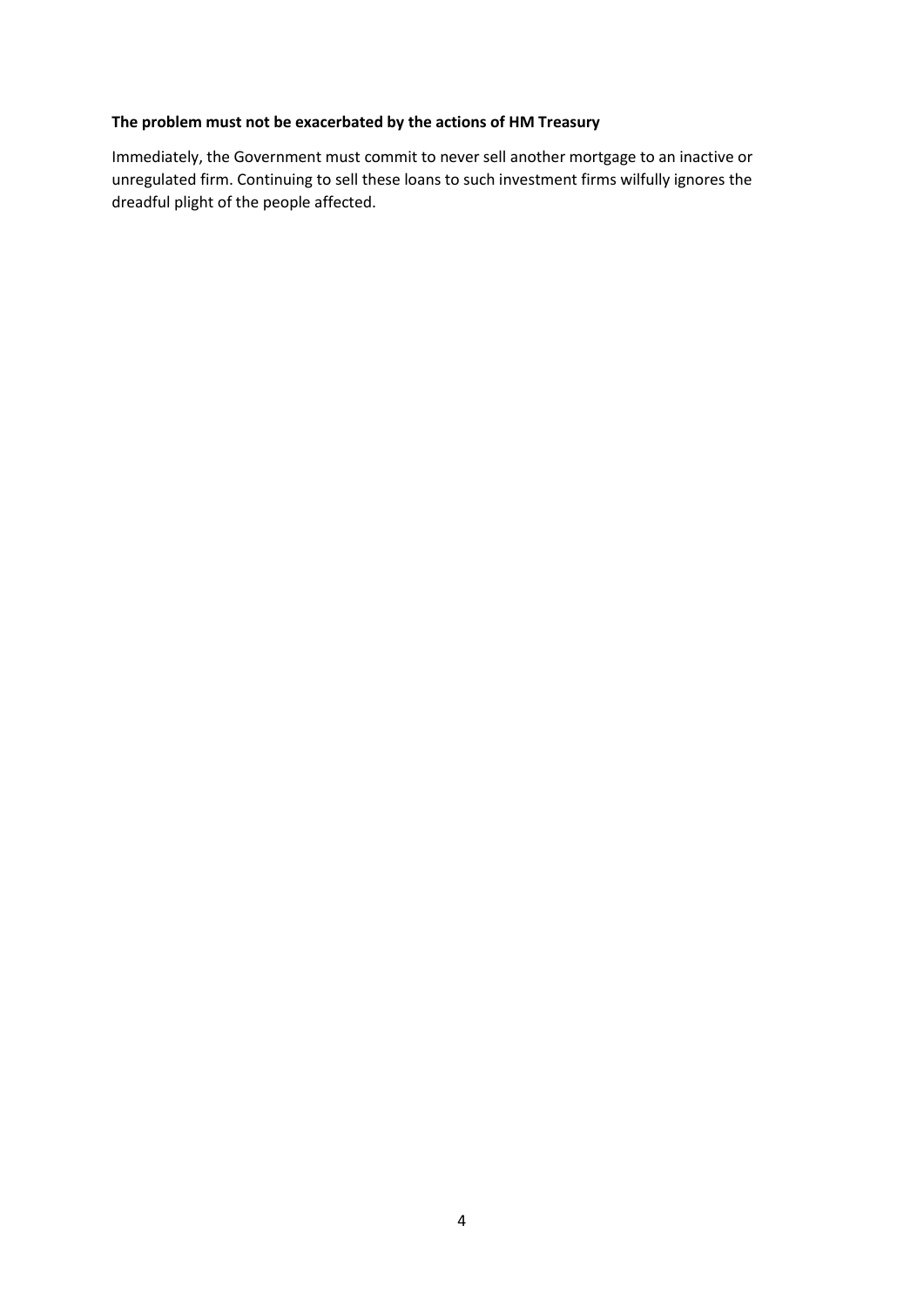# **Consultation questions**

We have grouped the consultation questions and our responses around the main themes in the consultation document. These are:

- The specifics of the FCA's modified affordability assessment:
- The communication strategy to raise awareness about the modified affordability assessment; and
- Data requirements around use of the modified affordability assessment.

Some questions have been grouped and responded to collectively where it was appropriate.

# **The specifics of the FCA's modified affordability assessment**

To ensure that this solution is as effective as it can be, the FCA must ensure that lenders prioritise implementing the modified affordability assessment.

Most mortgage prisoners have been paying over the odds for several years now, and many feel that they are being pushed to the financial brink. While not all mortgage prisoners will be helped by the new assessment, it is essential that those who might be should be able to access it as soon as possible.

Allowing firms to change their processes is not the same as firms actually enacting the change, or indeed there even being the necessary infrastructure in place. Implementing the system and process changes needed will probably create some friction, and therefore firms will be unlikely to prioritise them without a push. Structured direction and clear timelines must be put in place by the FCA to ensure that major lenders will align the way they operate with the consultation's proposals in a timely manner.

# *Q1: Do you agree that our proposals should only apply to firms dealing with consumers that meet the conditions of 'eligible consumers'?*

On the whole the characteristics of customers who are eligible for the modified assessment are reasonable, i.e. that they:

- have a current mortgage;
- are up-to-date with their mortgage repayments;
- do not want to borrow more; and
- are looking to switch to a new mortgage deal on their current property.

These criteria are sensible when looking at the FCA's proposal – i.e. a mechanism with which mortgage lenders can take on new mortgage customers who cannot meet the current affordability criteria, but otherwise meet lenders' risk appetite.

However, these criteria will immediately exclude a great number, probably the majority, of mortgage prisoners. The FCA's own calculations show that as little as 2,000 may be freed by its proposed remedy, a drop in the ocean of the 150,000 mortgage prisoners it estimates there are in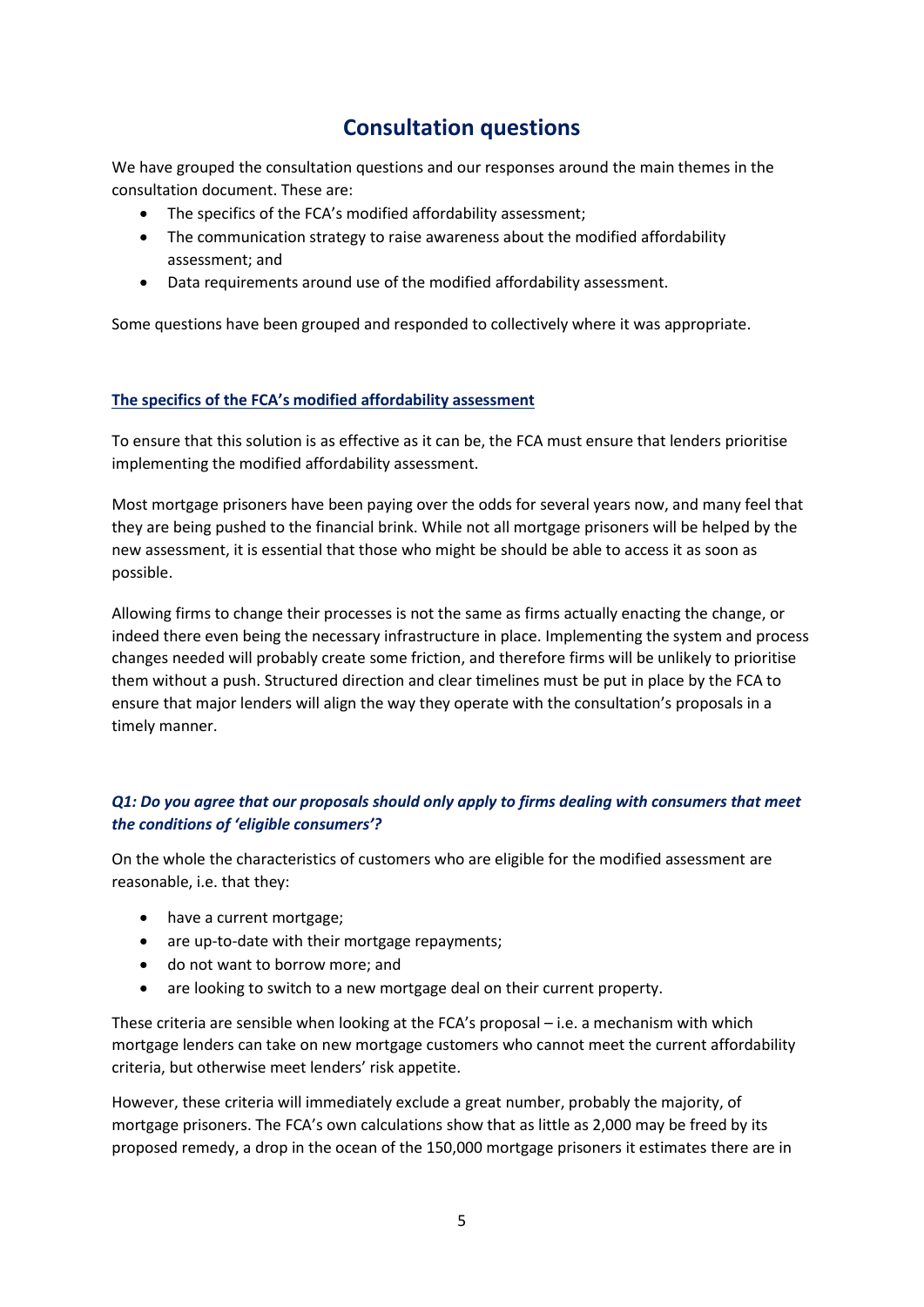the UK. It is imperative that the Government steps in to find a solution for those consumers who are left behind.

## *Q2: Do you agree that 'up-to-date with payments' should be decided by not being in payment shortfall, both at the time of application and over the previous 12 months?*

This definition seems sensible, as 12 months arrears-free gives a good indication of the financial stability of a consumer.

However, we are concerned that having arrears charges on their accounts, despite having not missed a payment for 12 months or longer, could act as a substantial barrier to mortgage prisoners accessing the modified affordability assessment.

## *Q3: Do you agree with our approach to defining a 'more affordable' mortgage, both where product or arrangement fees have been added to the mortgage and where they have not?*

# *Q4: What are your views on a definition of 'more affordable' that refers to both the interest rate during any incentivised deal period and the new lender's existing reversion rate at the time?*

On a like-for-like basis, it is reasonable and proportionate that affordability is based on simply whether the new deal is *cheaper*. MSE and Martin Lewis have advocated for this school of thought for many years.

Checks to ensure that a customer isn't borrowing more than they can afford are undeniably vital – but the fact that under the current affordability assessment people trying to remortgage onto a cheaper rate are being told "you can't afford a cheaper deal" is simply ridiculous.

There are some instances where it would be desirable for lenders to also consider other factors when considering whether a consumer could carry out the proposed modified affordability assessment. A particular situation which the FCA should review is when a customer wants to switch from an interest-only mortgage to a repayment mortgage. Such a change would most often result in higher repayments, yet for most consumers this move would be advisable – especially if the consumer did not have a repayment plan in place.

As the FCA is considering allowing other circumstance changes in its proposal – namely allowing a consumer to access the modified affordability assessment if moving property or if extending the term of the mortgage – we encourage it to also allow lenders to apply the modified assessment in the circumstances of consumers trying to switch from interest-only to repayment.

However, most importantly, after passing the modified affordability assessment, and no matter the criteria they must meet*, a consumer should be able to access all a lenders' deals*. Having been accepted by a lender, these people should not be unfairly disenfranchised; they should not be unfairly limited to a 'special mortgage prisoner product' which leaves them worse off compared to other customers. Or, if a lender insists on keeping them on 'special products', the rates it offers should be benchmarked as equivalent to what other new customers are able to access.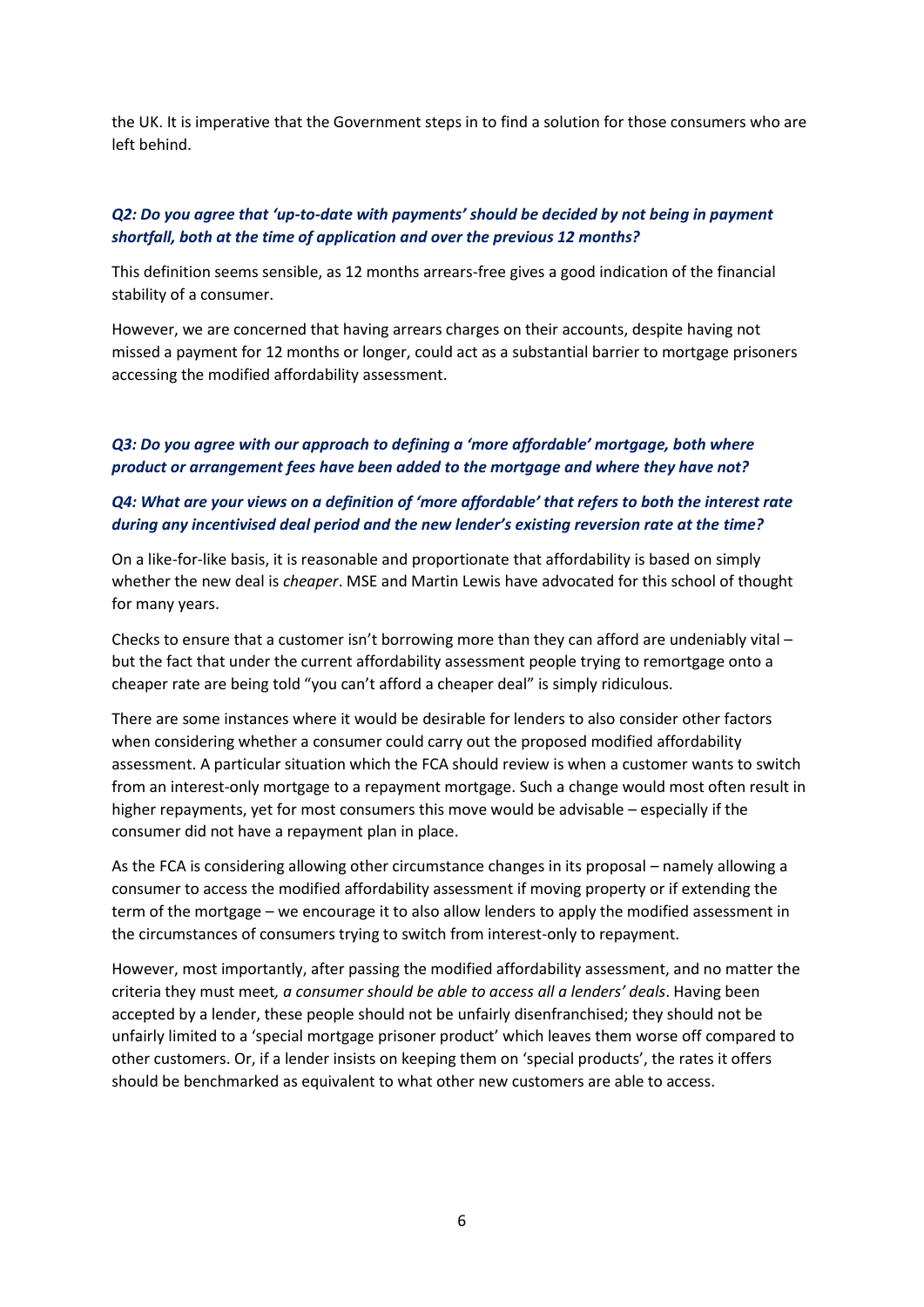*Q6: Do you agree with our proposal to only allow lenders to use the modified affordability assessment if they have a policy allowing consumers to switch to a more affordable mortgage?* 

*Q7: Do you agree that we should allow lenders that choose to use the modified affordability assessment to disapply our income and expenditure rules (MCOB 11.6.5R to 11.6.15G)?* 

*Q9: Do you agree that we should allow lenders that choose to use the modified affordability assessment to disapply our interest rate stress test rules (MCOB 11.6.18R to 11.6.19G)?* 

*Q10: Do you agree that we should introduce guidance that, if considering future interest rate rises, lenders may wish to take into account the fact that the consumer is currently meeting payments at a higher rate than on the more affordable mortgage?* 

Yes, all the above measures seem sensible in helping firms to be able to carry out the modified affordability assessment.

### *Q8: Do you agree that we should require lenders to consider whether the consumer's income after retirement would be enough to enable them to meet their commitments under the contract?*

Yes, this seems sensible, given that retirement often results in a change of income.

# *Q11: Do you agree that we should allow lenders that choose to use the modified assessment to disapply MCOB 11.6.40G to 11.6.48R and MCOB 11.6.50R to 11.6.52G as long as the consumer is not trying to increase the proportion of the loan on an interest-only basis?*

Ideally, an interest-only mortgage customer should have a repayment plan in place. However, often this is not the case, as our survey findings showed – 80% of those with an interest-only mortgage said they did not have repayment plan (of 83 respondents).

Whether they have a repayment plan or not, mortgage prisoners would benefit from being able to switch to a cheaper mortgage deal, and indeed doing so could free up essential capital for those who are without.

## *Q12: Do you have views on whether the modified assessment should be available for home movers looking to switch to a new lender?*

We have heard from several mortgage prisoners who are interest-only and looking to downsize, as they want to switch to a repayment mortgage but know that they would not be able to afford to do so living in their current property.

We think, in light of this, despite moving property being an undisputable change in circumstance, it might be beneficial that consumers are nonetheless able to access the modified affordability assessment.

#### *Q15: Do you agree we should require lenders to give this disclosure?*

Yes, it makes sense that customers are told that they have been assessed differently for a mortgage, with some usual checks having been disapplied.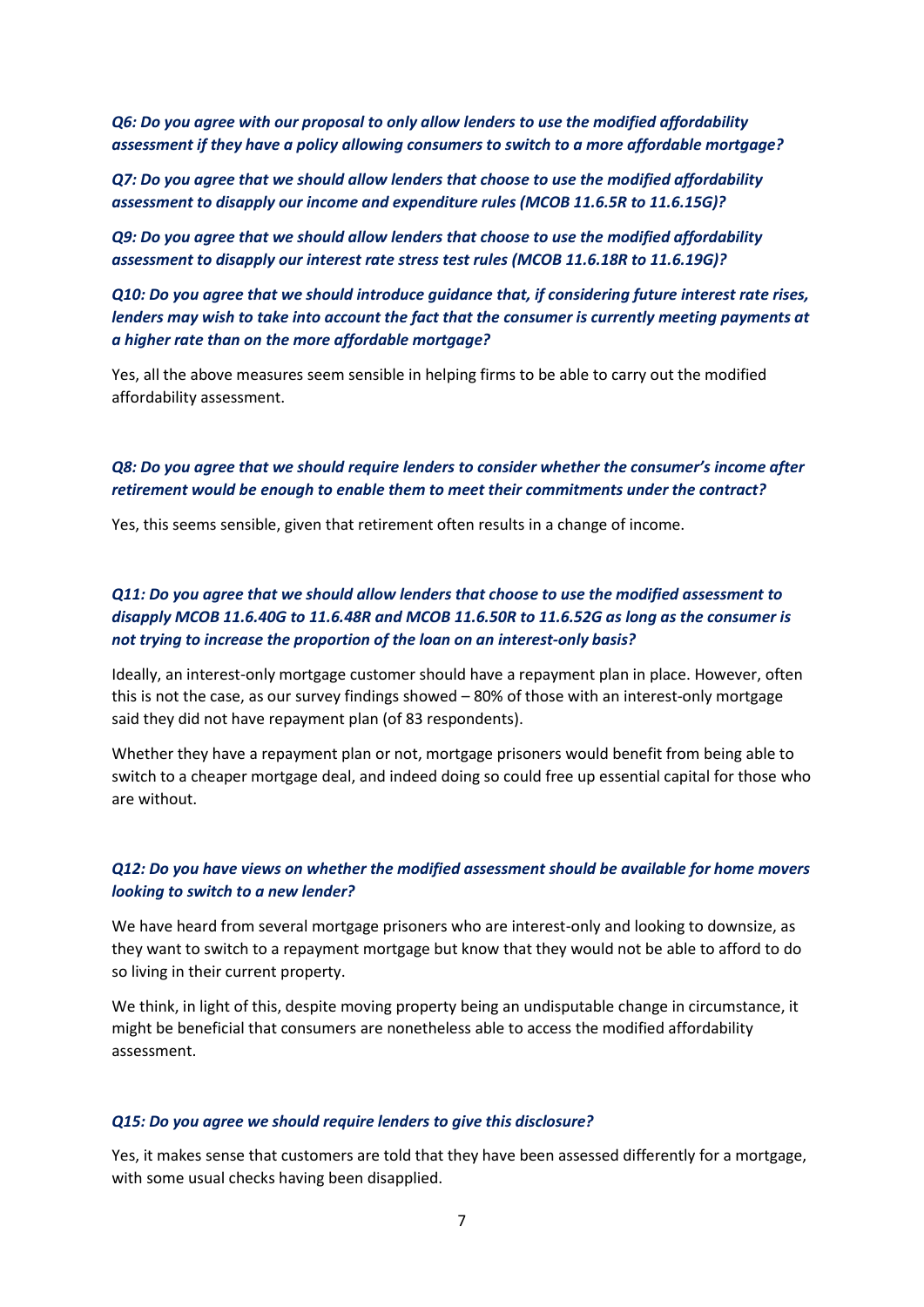#### **The communication strategy to raise awareness about the modified affordability assessment**

*Q13: Do you agree that we should require inactive lenders and administrators acting for unregulated entities to contact their customers and make them aware that our rules mean they may be able to switch to a new mortgage product with a new lender?* 

# *Q14: Do you agree that administrators and inactive lenders should only contact customers that have a residential mortgage, that is not a lifetime mortgage, and who are up-to-date with payments and on a reversion rate?*

The proposed communication strategy outlined in the consultation document is insufficient, will not be effective, and must be significantly improved. In short, our concerns are that:

- there is no mechanism to ensure that the communications will be written in a way that motivates consumers to act;
- messaging and explanation being sent by the lender alone risks the information being ignored or being mistaken for a scam; and
- lenders will have power over which customers they write to about the FCA's solution.

We know that when companies are forced to write to their customers about issues which are not in their commercial interest, there must be clear, indisputable guidance about how this should be done. When the form and content of these communications are not mandated, letters that are sent are dumped in the bin because they are simply not understood or are mistaken for spam.

A recent example of the above was the poor communication strategy around the CPP mis-selling scandal in 2014. CPP was mandated to write to victims to make them aware of a redress scheme which was put in place, yet many recipients wrongly believed the letter to be a scam. MSE believes the letter CPP sent discouraged people, whether deliberately or accidently, by looking like a PPI scam letter.

Mortgage prisoners simply cannot afford to suffer a similar confusion, and so the contents of any communications should be carefully curated with FCA oversight.

#### **The FCA must mandate the content**

To create a meaningful communication which consumers act will on, the FCA must mandate the content. There should be a standardised piece of information to be sent to *all people who have had their mortgage sold to inactive lenders or unregulated entities*.

It is possible to clearly explain the situation and motivate those who might benefit from the modified affordability assessment to try it, yet simultaneously set realistic expectations around the limits of this remedy – i.e. that it is not a solution for many borrowers (people in arrears, with negative equity etc.)

The FCA proposes sending the communication only once. However, careful writing of this letter, ensuring that it does not create false hope in consumers who will not be able to access the modified assessment, would mean that it could be sent out more than once. Sending the letter multiple times would mean that those who might be able to take advantage of the modified affordability assessment would be more likely to notice and act on the communication.

Martin Lewis and MSE have been writing guides with clear instructions, and which set realistic expectations, for many years. We would be happy to provide any support possible with the writing of this communication.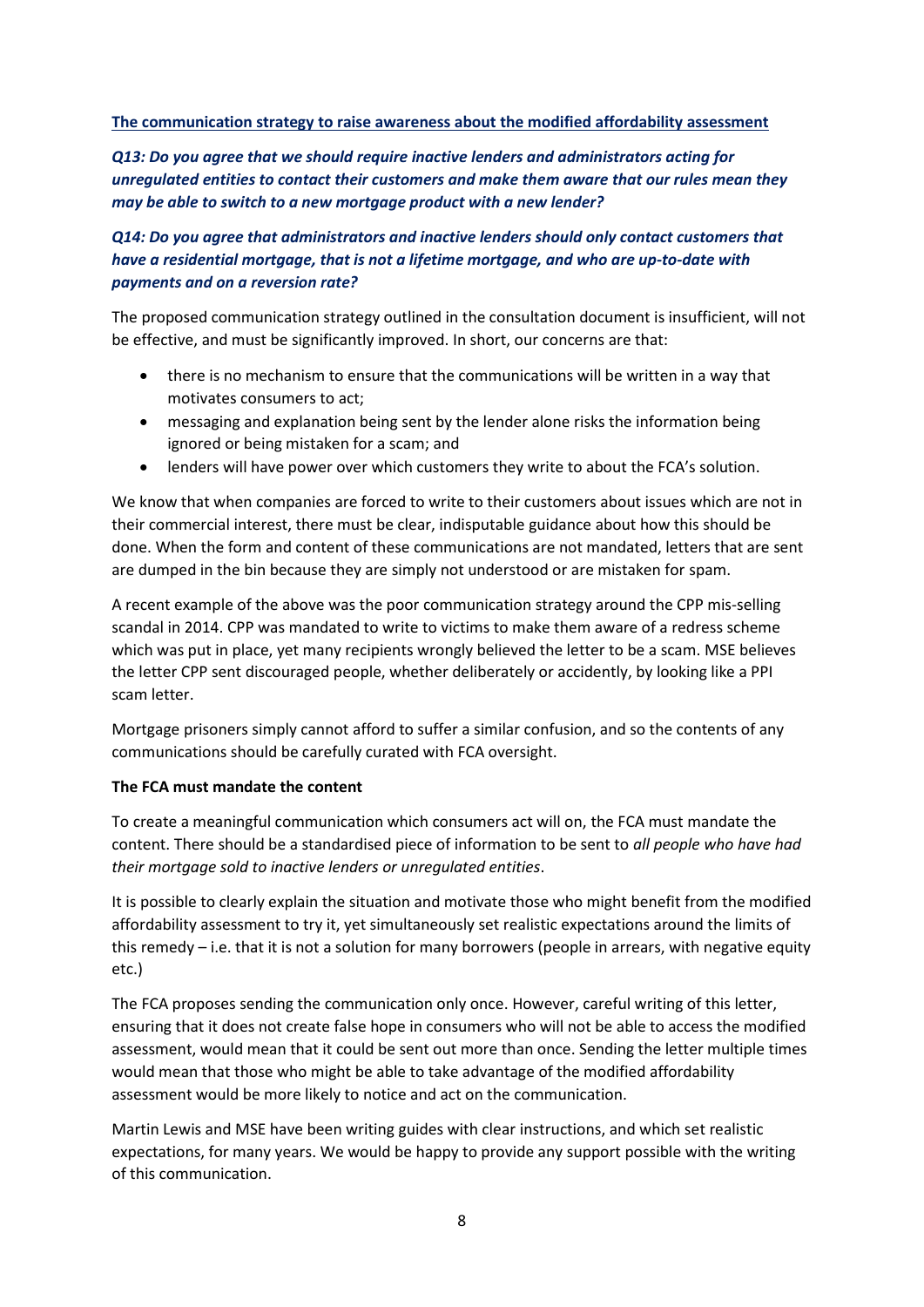# **The communication from the lender should be explained, so that it is not ignored or mistaken as spam**

A separate explanation about the communication from the lender should be attached from a source that isn't the lender. This is especially important in the case of mortgage prisoners, many of whom are incredibly distrusting of their lenders and so may be even more predisposed to ignoring or mistrusting communications from them. Similarly, mortgage prisoners may think letters telling them they could now switch were scam letters, especially after years of experiencing 'computer says no' from their own and other lenders.

One way to mitigate this could be by attaching a leaflet from the FCA to the communication of the lender, which explains to the customer why the lender has had to get in touch with the borrower, and the possible options now open to them. This might encourage the customer to act on the information sent.

MSE would also aid the sharing and promotion of such communications documents which will help mortgage prisoners to make informed decisions.

#### **The documents must reach all affected consumers**

The FCA's communication strategy proposes that 500,000 consumers are written to by lenders in a one-off communication, in which they are told about the existence of the new affordability assessments.

Firstly, we are concerned that this seems to be a somewhat unexpected figure – much higher than the 120,000 people the FCA estimates have a mortgage held by an unregulated firm. A clearer explanation for this figure would be welcomed.

Furthermore, we do not believe lenders should have the power to pick and choose who is told about the modified affordability assessment. We are therefore concerned at the lack of direction in the consultation document about how unregulated firms should choose which customers to write to.

The most failsafe way to ensure all consumers who might benefit from the FCA's proposal are reached, is for communications to be sent to *all* consumers who have had their mortgage sold to an inactive lender or unregulated entity.

#### **The current communications proposals must be boosted**

Without the above criteria being met, any communications activity will likely be little more than a pointless tick-box exercise. Unless there is serious revision, the communication strategy could well result in the FCA's most pessimistic forecast; that only 2,000 consumers will benefit from the modified affordability assessment – a hugely insufficient number.

# **Data requirements around use of the modified affordability assessment**

# **Q16: Do you agree we should require lenders to report data on use of the modified affordability assessment?**

We support this measure. We would like to see remortgaging being made easier for all people trying to access cheaper deals, having had no change in circumstance. Reporting all uses of the modified affordability assessment would enable this to be measured.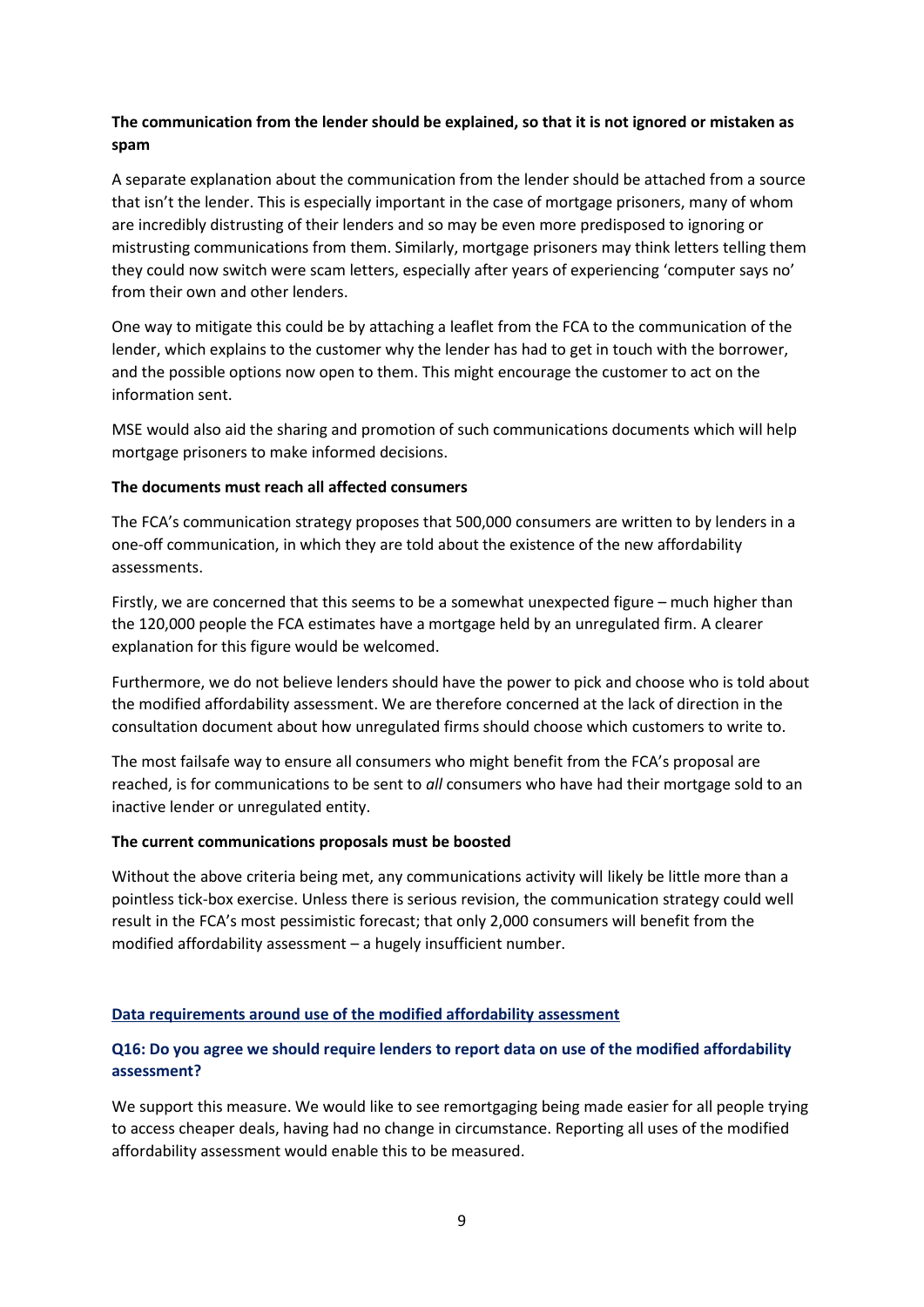However, the data would be more nuanced and vastly more useful if lenders were also required to report failed modified affordability assessments, and their reasoning for rejecting the potential customer. This would help the FCA to identify remaining barriers to switching in the mortgage market.

# **Q17: Do you agree that we should amend SUP to state that, where lenders have sold a mortgage using the modified assessment, they are not required to report the affordability data required in PSD**

It is common sense that lenders are not required to report affordability data when using the modified assessment, as by definition of having used the modified assessment they will not have to require this information from the customer.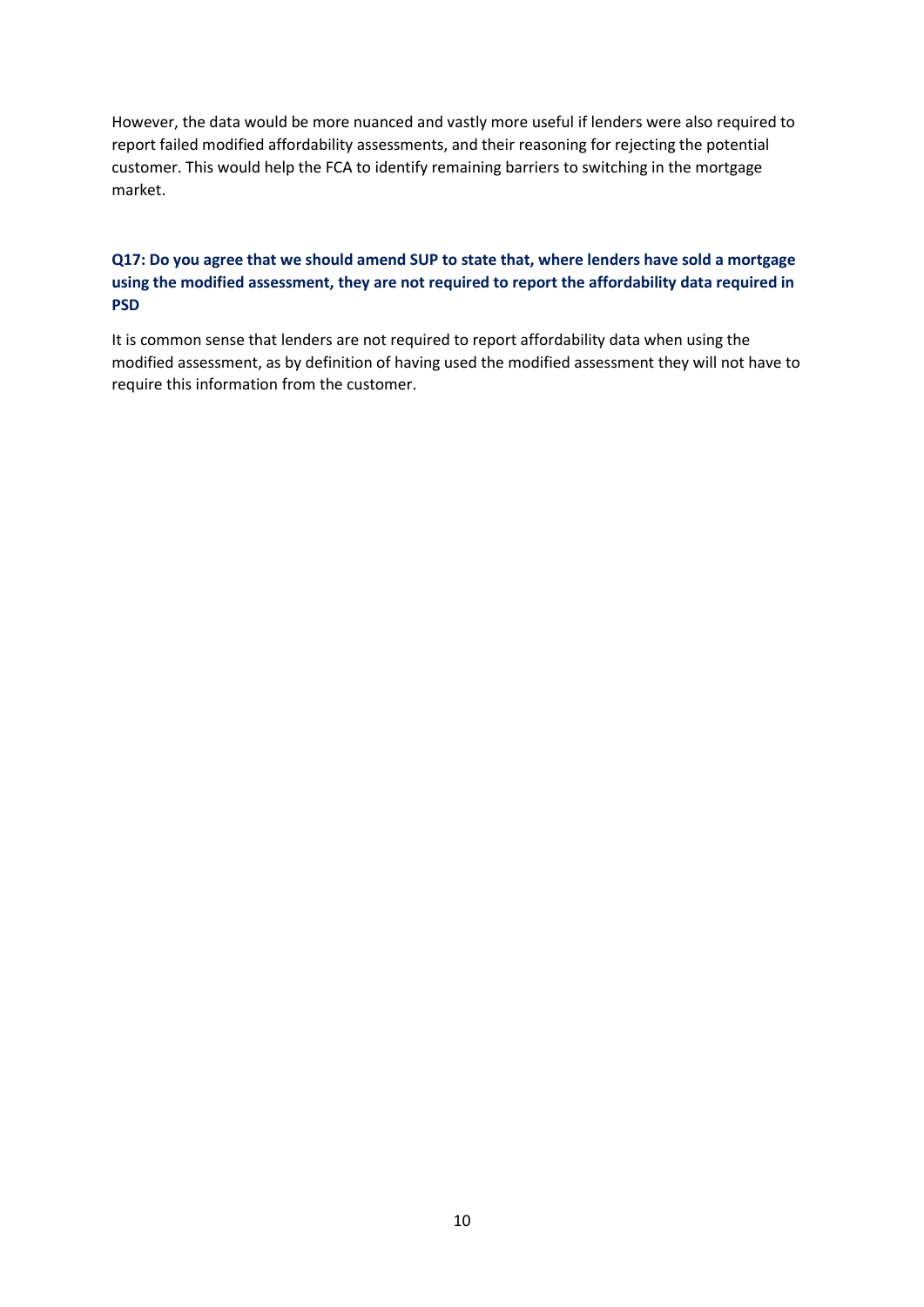# **MSE's mortgage prisoner survey**

## **Survey overview and methodology**

In total, 834 people accessed the survey from it being shared via the MSE Money Tips Email, MSE's social media accounts, and the Mortgage Prisoners UK Facebook group.

While MSE has large reach, with 14 million people receiving our email, the fact that most respondents found the survey via this route may mean that they present a slightly skewed demographic.

Only around 300 respondents passed the initial filtering questions in the survey, which selected people who had a residential mortgage, had reason to believe they were stuck on a standard variable rate, and were not trying to change the terms of their mortgage (e.g. change from interest only to repayment or extend the mortgage length).

We filtered respondents in this way because we wanted the data we collected and analysed to be from those who self-selected as mortgage prisoners. We used the FCA's definition of a mortgage prisoner to align our study as best as we could with the FCA's consultation and proposed remedy.

However, it is incredibly telling that 213 of 560 respondents answered that they were trying to change the terms of their mortgage – from qualitative data we have collected we believe this could represent that many mortgage prisoners are interest-only and are trying to switch to repayment, or are trying to extend their loan term. While we wanted to align our study with the FCA's, and so filtered these individuals out, with hindsight, it might have been useful to collect data from mortgage prisoners who wanted to change the terms of their mortgage. MSE would be happy to repeat a version of the survey to collect information from these consumers, if the FCA thinks this would be useful.

The engagement of respondents was relatively high throughout the survey. There was a low dropout rate despite the full survey taking around 10 – 15 minutes, and the survey asking personal financial and mental wellbeing questions. Even the final qualitative questions had high response rates, despite being situated at the very end of the survey.

Survey logic was used, so that not all respondents answered all questions. For example, if a respondent said they had not tried to remortgage, then they would skip all the questions asking about remortgaging experiences. This accounts for why some questions have much fewer respondents than others in the data.

#### **Key survey results**

The survey analysis below should be read in full, however these key figures give a good indication of who the 'average' mortgage prisoner may be.

- **58% had a mortgage with an inactive lender** (of 270 respondents).
- **30% had a mortgage with an active lender** (of 270 respondents).
- **39% said that their mortgage was with Landmark, Northern Rock/NRAM or Whistletree**  (of 270 respondents).
- **77% had taken their mortgage out before 2008** (of 206 respondents).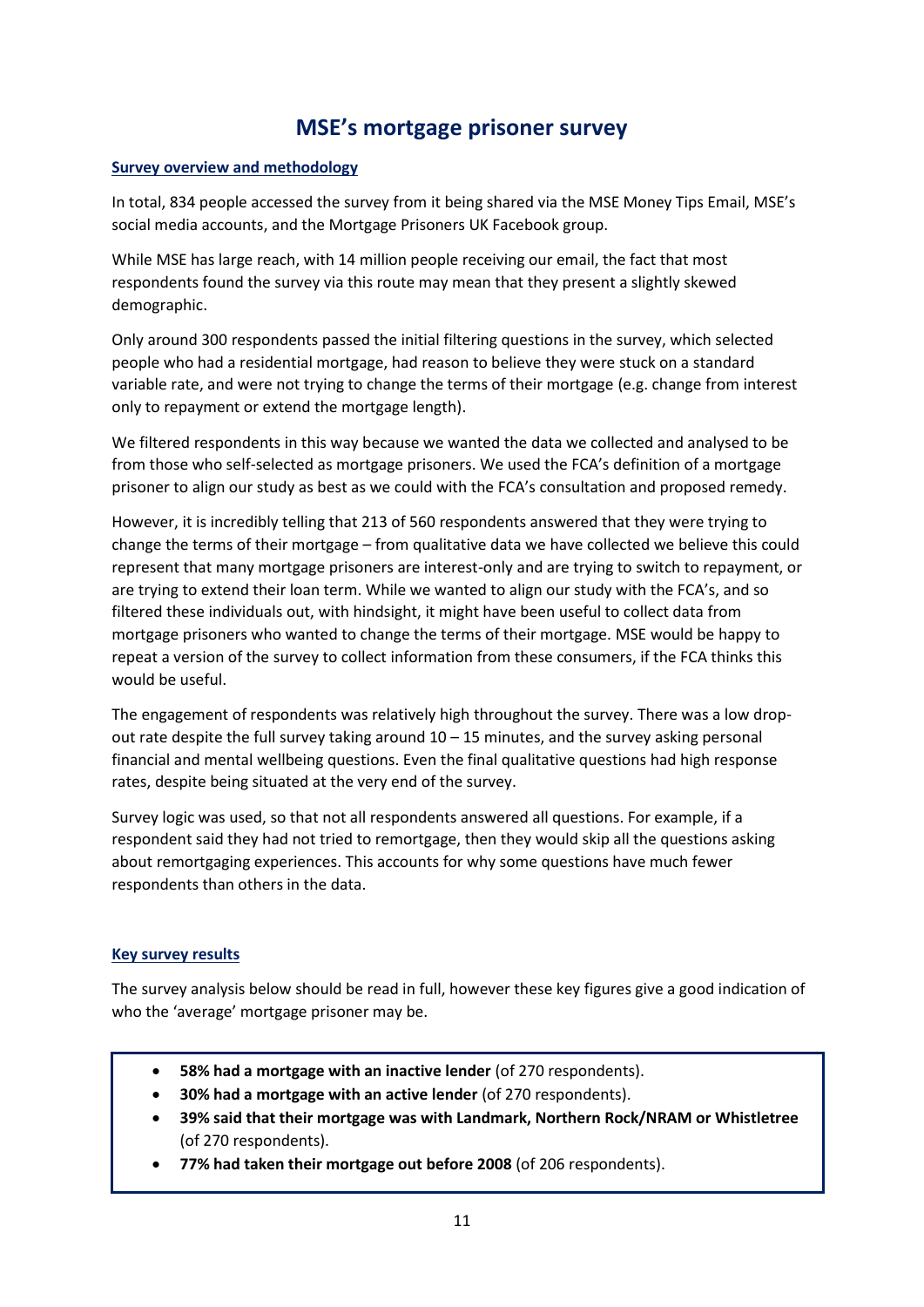- **80% said their last remortgage attempt was in 2018 or 2019** (of 177 respondents).
- **39% said that their income had gone up** by an average of £16,050, while **40% said their income had gone down** by an average of £22,173 (of 206 respondents).
- **66% said that they had experienced significant circumstance changes, other than change in income, since taking out their mortgage** (of 214 respondents).

The picture painted supports the FCA's hypotheses about the characteristics of mortgage prisoners, i.e. that they are consumers who have mortgages held by inactive lenders, took their mortgage out before 2008, and show signs of financial vulnerability.

# **Full survey analysis**

# *Mortgage prisoners have tried and failed to remortgage, and it is often due to the affordability test*

67% of the 339 respondents who passed our initial filtering questions said that they had attempted to remortgage in the past.

The majority of respondents had only attempted remortgaging once or twice (70% of 183 respondents). The fact that most people have only remortgaged once or twice might be caused by people being afraid of harming their credit score with too many remortgage attempts.

The vast majority of respondents' last remortgage attempt was in 2018 or 2019 (80% of 177 respondents). One potential cause of this distribution might be that the media attention given to mortgage prisoners in recent years may have inspired those who had assumed they could not switch to give it a try.

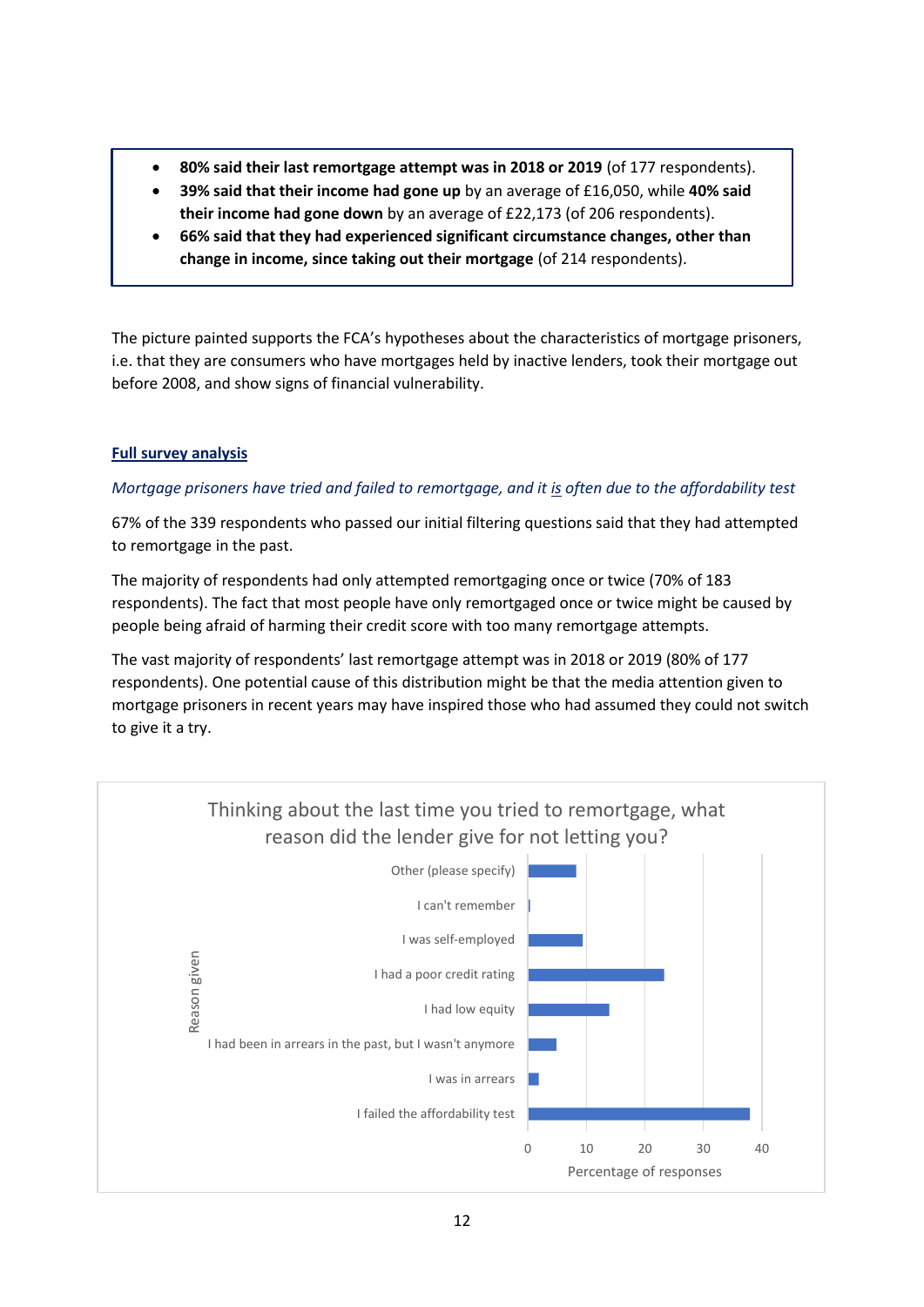The most common reason respondents were given for why they were not able to remortgage was that they had failed the affordability test (38% of all 266 responses), but having a poor credit rating, being in low equity and being self-employed were all also commonly given reasons (23%, 14% and 9% respectively).

# *Mortgage prisoners who have not tried to remortgage have been put off by online calculators or due to their general financial health*

Of the 113 respondents who said that they had never tried to remortgage, 81% said they did this because they assumed they would not be able to. The most common reasons given for this was having been told by an online eligibility calculator (44%) or having just assumed so due to financial circumstances such as poor credit, an adverse change in circumstances or having low equity (33%).



# *The majority of mortgage prisoners are with inactive lenders, but a significant minority are with active firms*

58% of 270 respondents to our survey had a mortgage with an inactive lender. However, interestingly, 30% were with an active lender. Although lenders do not have to conduct affordability assessments on internal switches with no additional borrowing, this data brings into question whether they are in fact being applied in practice. **We urge the FCA to investigate this.**

39% of 270 respondents said that their mortgage was with Landmark, Northern Rock/NRAM or Whistletree. This indicates the impact the 2015 sale of Northern Rock mortgages had in contributing to the mortgage prisoner problem. However, there was also a considerable number of respondents who said that they were with high street lenders: for example, 9% said they were with Halifax, and 7% said they were with Santander.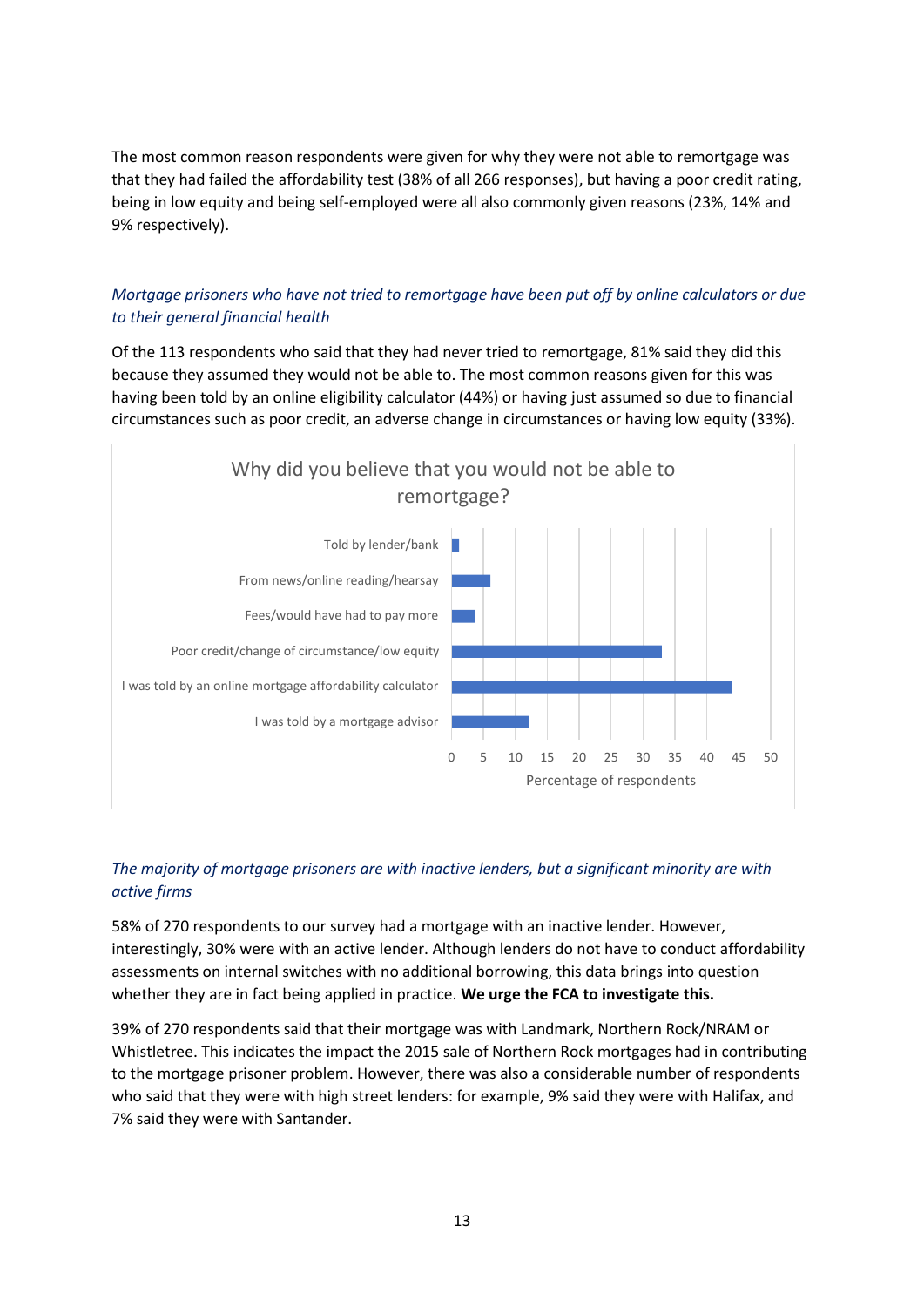#### *Other characteristics of mortgage prisoners:*

- **63% said they had a repayment mortgage** (of 270 respondents), while 31% said that they had an interest-only mortgage.
- **80% said they had an interest-only mortgage but did not have a repayment plan in place** (of 83 respondents who had an interest-only mortgage).
- **33% had a self-certified mortgage** (of 264 respondents).
- **77% had taken their mortgage out before 2008** (of 206 respondents), with 89% saying they had taken their mortgage out before 2015. This is significant and corroborates with the FCA's estimations of mortgage prisoner characteristics.
- **39% said that their income had gone up** by an average of £16,050, while **40% said their income had gone down** by an average of £22,173 (of 206 respondents).
- **66% said that they had other significant changes since taking out their mortgage** (of 214 respondents). In the free text responses, common themes in these were illness, having children, relationship breakdown, unemployment and retirement.
- **The average interest rate of the survey respondents was 4.68%** (of 178 respondents).
- **The average monthly mortgage repayment was £700** (of 200 respondents).
- **Only 8% said that they were currently in arrears** (of 207 respondents). This proportion is somewhat lower than we had expected. One reason this may be is because of the initial filtering questions, which might have filtered out the most financially vulnerable mortgage prisoners. The sample size of respondents in arrears is too small for the data collected about their debts to be included here.

# **Mortgage prisoners' stories: a vital and devastating insight**

The final section of the survey asked respondents to describe in their own words the impact being a mortgage prisoner has had on their lives, and specifically their financial, mental and physical wellbeing.

In total we received almost 1,000 qualitative responses (this number is much higher than the total number of respondents because there were several qualitative questions in the survey).

Aside from the scale of response, we were awed by how moving and powerful the respondents' accounts of mortgage prisoner life were.

We are attaching the full list of survey responses to our consultation submission. We encourage the FCA, and policy-makers in HM Treasury, to carefully read them all. Mortgage prisoners have been unheard for too long, and reading their words conveys the true urgency needed to find practical solutions for all.

Below we will highlight key themes identified in the mortgage prisoner qualitative responses, illustrated by selected responses.

#### **Key theme: Persistent and dogged worry about their financial situation**

One theme which clearly came across was that people who are mortgage prisoners feel terrified about their situation.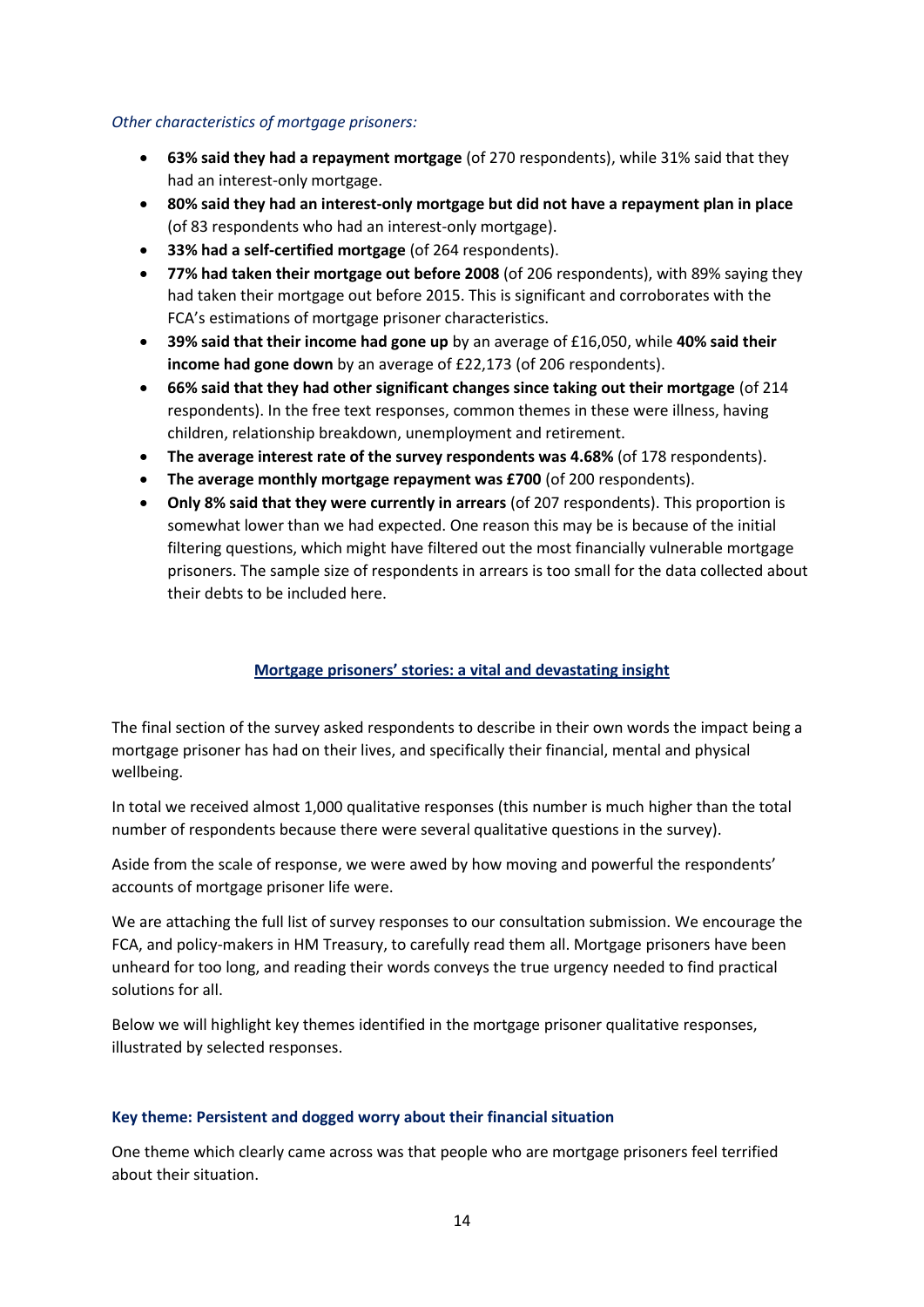This is because a disproportionately large proportion of their income goes towards their mortgage, they are likely only able to budget day-to-day with other expenditures, and sometimes have to make considerable cut backs to ensure they can simply keep a roof over their head.

In light of this, many mortgage prisoners say they live in terror of interest rate rises, as only a slight increase could knock the weak grasp they have over their finances.

*"We have had to pay over the odds for our mortgage because apparently we can't afford to pay less... We have not been able to afford holidays, school trips. We have had to rely on charity for food, clothing and our car."*

*"I don't socialise anymore as I never have money, I don't date. I have a strict budget every week, which is mentally tiring doing planning and resisting temptation. I dread days off work because I can't do anything or go anywhere. I sit at home because it's the cheapest thing to do."*

*"We have to make decisions daily as to whether we can afford to put the heating on or whether we have to buy some food. If we could get a 'proper' mortgage we would be £100 per week better off. Instead we are paying twice for the bail out of the greedy bankers …"*

*"Every penny I get goes to pay the mortgage, so our life is on hold, and has been for the last five years."*

#### **Key theme: a consequential impact on mental and physical wellbeing**

Mortgage prisoners told us that the persistent financial concerns created by being a mortgage prisoner contribute to mental and physical ailments which they suffer with.

Many respondents said that being a mortgage prisoner contributed to them having depression and anxiety.

*"My mental wellbeing has been affected due to the day to day strain on finances and the worry of our mortgage repayment increasing which we have no control over. As a result, I now suffer from depression and anxiety."*

*"My mental health is declining due to the stress of trying to pay the mortgage. [My lender] is unsympathetic and does not care about your circumstances. I have been threatened with repossession even though I have only missed 3 payments since 2006. The whole thing causes me extreme stress on a daily basis."*

*"Being a mortgage prisoner has had a significant impact on my mental health and there were times I felt suicidal and wanted to end it."*

*"Worrying about money makes you do stupid things. Like take out more debt you can't afford, lie to your family and friends about your finances. Self-denial. Then you stop opening post, stop seeing people, shut yourself off. It becomes very isolating and you can't see a way out."*

*"I wake up thinking about it and go to bed thinking about [that] I may not have a home and seeing homeless people on TV and on the streets really does make it worse."*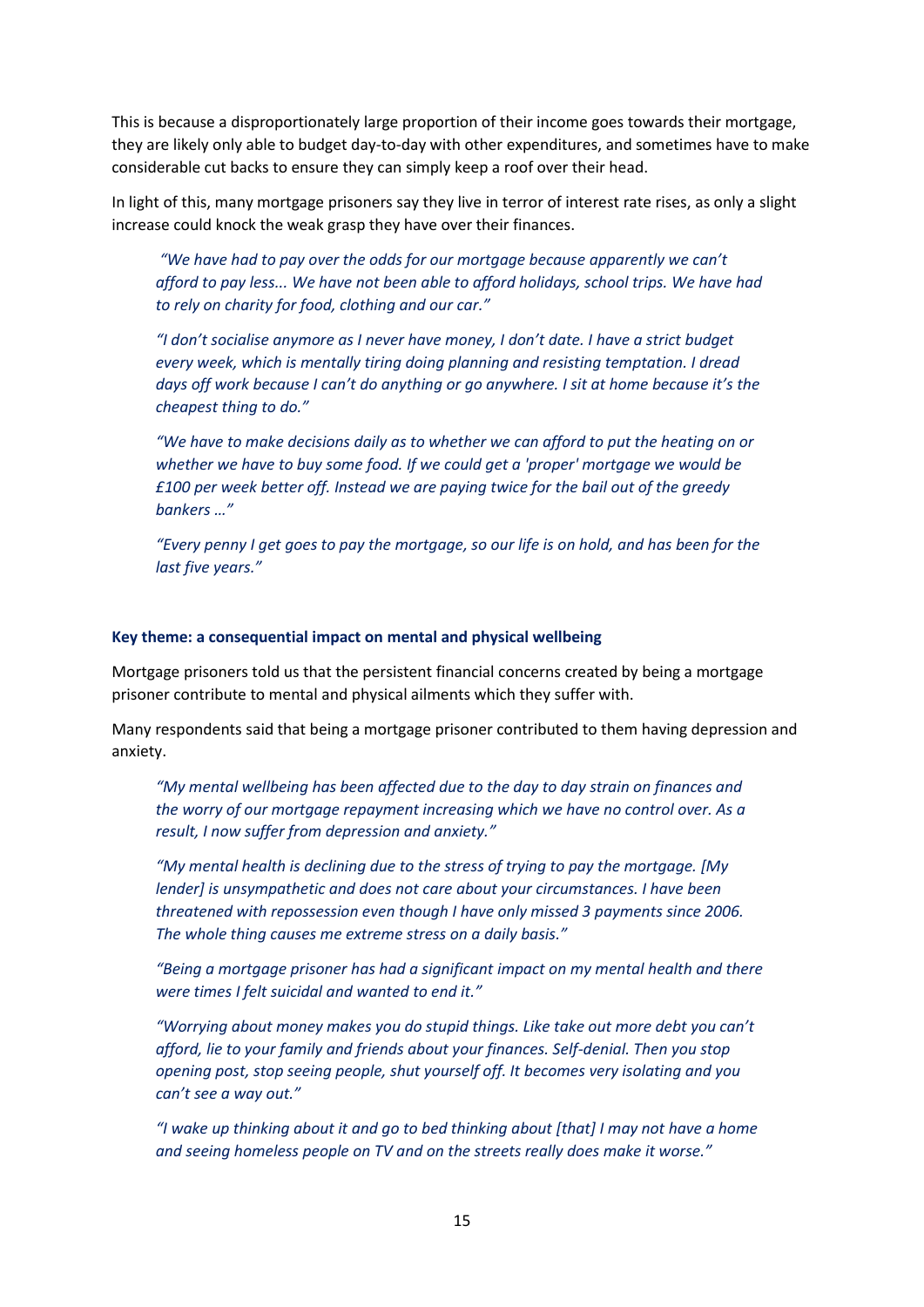Many respondents also said that being a mortgage prisoner left them feeling worthless.

*"It is hell having someone take away your choice and tell you for 10 years you are pathetic and irresponsible and to be ashamed that you even thought you could do the right thing for your family."*

*"I feel I can't discuss this subject and that my future is doomed. I'm single and don't feel I'm worthy of a secure long-term relationship as no one will want to be tied to my financial problems."*

*"This hasn't just cost me money, it has cost me my self-respect."*

*"It makes me depressed – I feel I have let my family down immensely – self-loathing and days of complete darkness… I have been on and off medication for 10 years. Being a mortgage prisoner has taken away so much of my inner being... I am not the person I was – I am beat."*

Some respondents also said that their physical health had deteriorated as a consequence of being a mortgage prisoner.

*"The effects of the financial worry and stress being stuck caused has made my conditions deteriorate far quicker than expected... to the point I am now having to use a wheelchair to get out and about."*

*"I have a long-term chronic medical condition that is exacerbated by stress and worry. I feel my life has been taken from me, and that effects my health like in a vicious circle."*

Unfortunately, the weight of being a mortgage prisoner led to some respondents experiencing relationship breakdowns with partners, family and friends.

*"I and my family have found our position very stressful. It has now culminated in divorce proceedings."*

*"Had a nervous breakdown because I couldn't cope and my mum had to look after the children."*

*"Marriage breakdown, anxiety and stress episodes, time off work. Friends have said I'm a different person for the worse."*

#### **Key theme: resentment of financial and political institutions**

Many respondents said that they blamed the Government and the banks for the predicament they were in, and highlighted how they felt abandoned by society.

*"I feel aggrieved that I have had to pay so much more in interest and am likely to never see any form of compensation, yet the banks have made money out of me. The government stepped in and helped them, but no-one stepped in to help us."*

*"Frustrating. The rules are overly restrictive and penalise the most needy. I liken the situation to credit cards, utility companies and pay day loans. Those in most need are charged most or in this case forced to stay on high standard variable rates."*